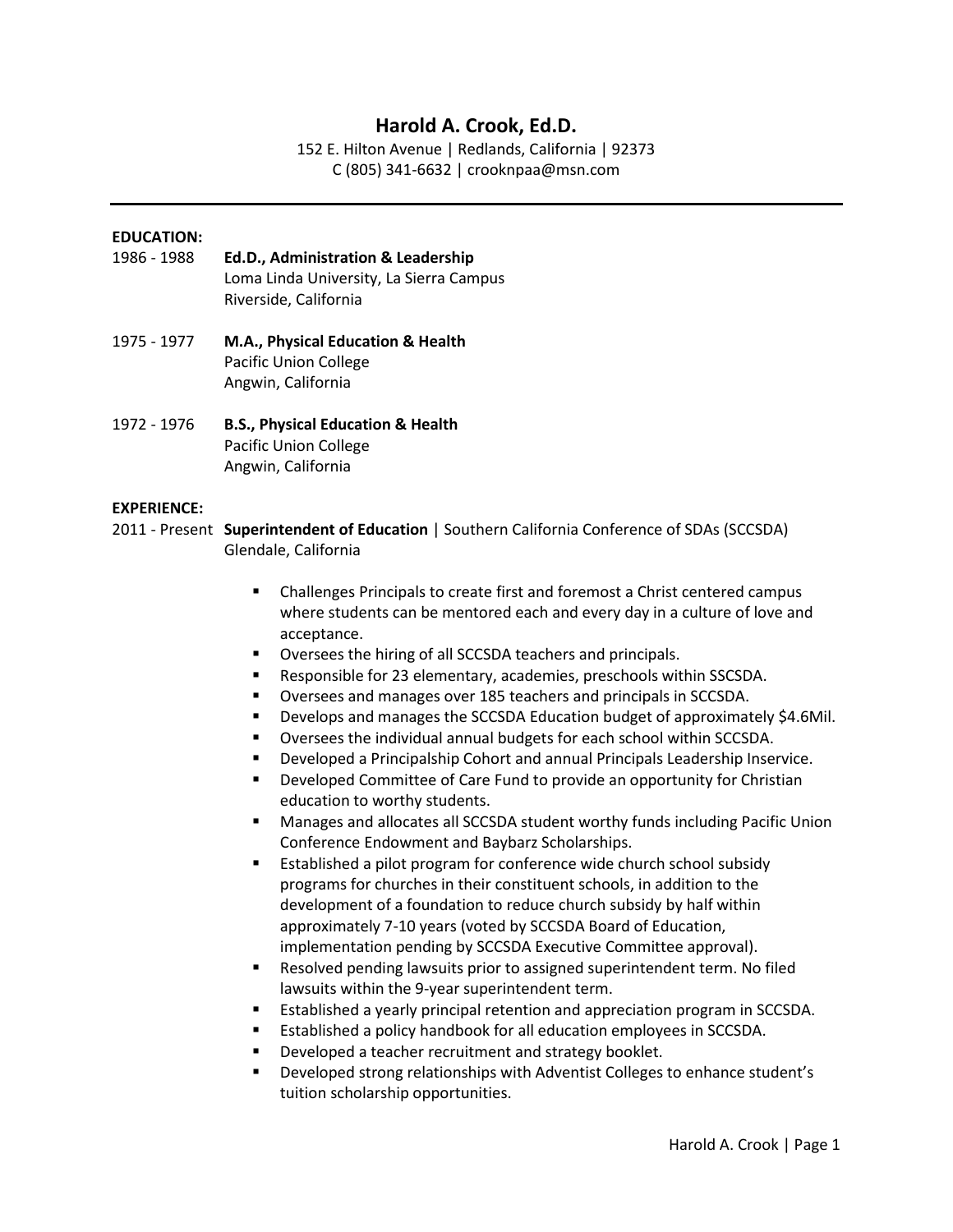- Established a conference wide tracking program for each academy to follow the academic progress of its high school graduates completing their college education after attending an SCCSDA school.
- Oversees the accreditation of each of school in the SCCSDA.
- Developed and implemented a K-12 marketing strategy for the SCCSDA schools.

# **EXPERIENCE:**

1988 - 2011 **Principal** | Newbury Park Adventist Academy (NPAA) Newbury Park, California

- Created a spiritual culture and emphasis of mentoring Christ to each and every student.
- Developed and managed the restructuring and income revenue for over 200k sqft. of Newbury Park Adventist Academy property resulting in over \$1Mil per year revenue.
- Managed 45 NPAA campus homes.
- Developed and directed a \$2.5Mil capital improvement project to improve the campus infrastructure.
- Managed the \$7Mil construction and development of Conejo Adventist Elementary School.
- Facilitated the reopening of the boarding school at Newbury Park Adventist Academy to provide education to students in outlying areas. Developed five separate dorms houses to accommodate up to 60 students.
- Developed and managed the \$3Mil annual budget for Newbury Park Adventist Academy with minimal constituent church subsidies.
- Created and managed the NPAA Annual Golf Tournament that has raised over \$500k for worthy student fund.
- **■** Increased the student enrollment from approximately 125 to over 200 between 2001 to 2010.
- 1984 1988 **Chairman of Religion Dept. / Vice Principal |** Newbury Park Adventist Academy (NPAA) Newbury Park, California
- 1977 1984 **Physical Education / Bible Teacher** | Lodi Seventh-day Adventist Academy Lodi, California

## **ACCREDITATIONS:**

- Administrative Credential
- Secondary Teaching Credential
- Designated Teaching Certificate, Religion
- Ordained in the Ministry of the Seventh-day Adventist Church

## **COMMITEES:**

- Pacific Union Conference Board of Education
- Pacific Union Conference Curriculum
- Pacific Union Conference K-12 Leadership
- Southern California Conference Board of Education
- Southern California Conference Executive Committee